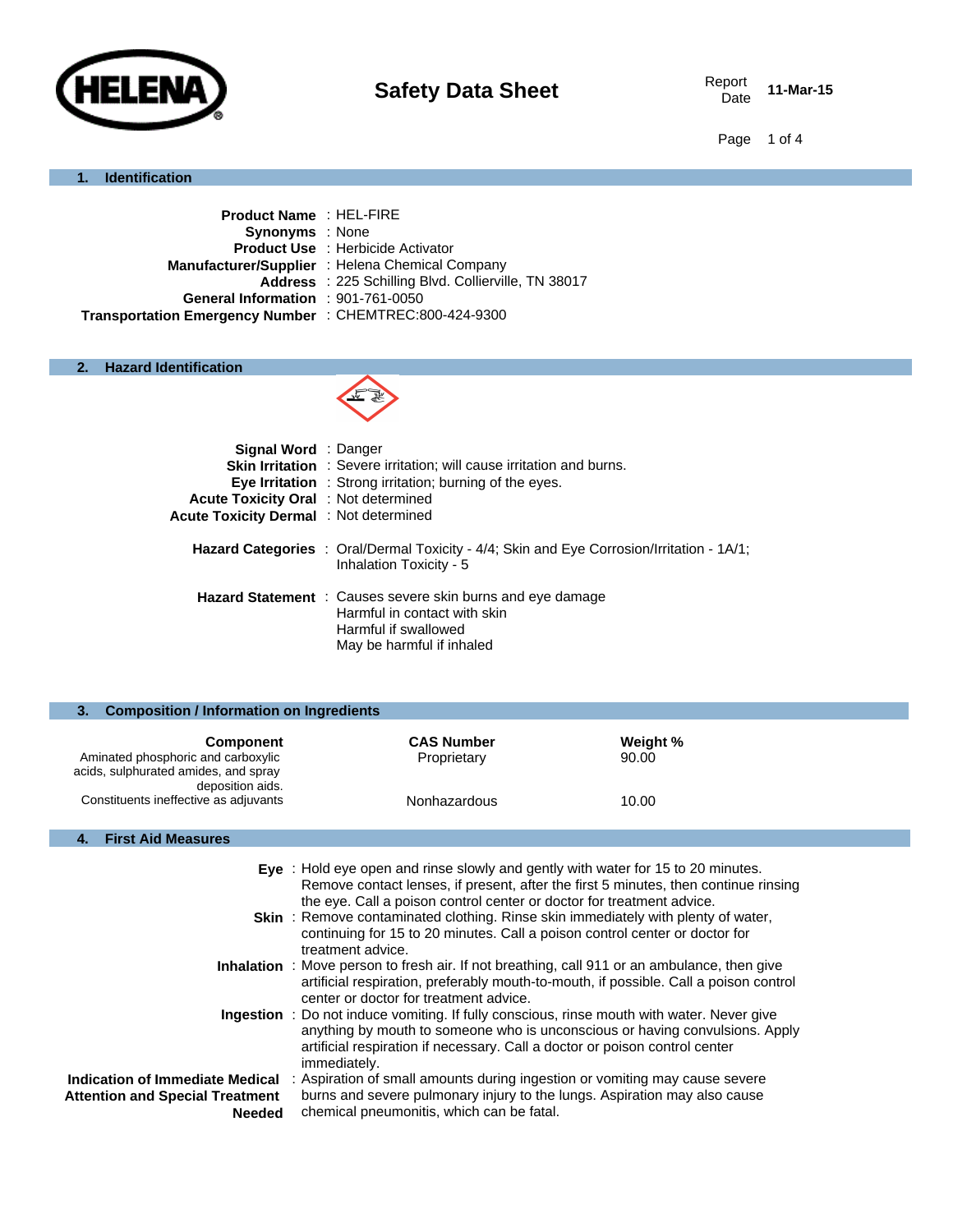

Date **11-Mar-15**

Page 2 of 4

### **5. Fire Fighting Measures**

|                                                      | <b>Extinguishing Media</b> : Use water spray in the form of a fog, dry chemical, foam or carbon dioxide<br>extinguishing agents.                                                                                           |
|------------------------------------------------------|----------------------------------------------------------------------------------------------------------------------------------------------------------------------------------------------------------------------------|
| Specific Hazards Arising from the<br><b>Chemical</b> | : May produce oxides of carbon, nitrogen and toxic phosphorous compounds<br>under fire conditions.                                                                                                                         |
| <b>Special Fire Fight Proc</b>                       | : Avoid excessive water. Wear self-contained breathing apparatus and full<br>protective clothing. Treat as a liquid chemical type fire where discharges to the<br>environment are to be controlled as quickly as possible. |

### **6. Accidental Release Measures**

h,

| <b>Personal Precautions</b>                                        | : Keep unprotected and unnecessary personnel out of spill area. Wash thoroughly<br>after handling. Do not get in eyes. Avoid contact with skin and clothing.                                                                                                                                                                       |
|--------------------------------------------------------------------|------------------------------------------------------------------------------------------------------------------------------------------------------------------------------------------------------------------------------------------------------------------------------------------------------------------------------------|
| <b>Protective Equipment</b>                                        | : Splashproof goggles or face shield, chemical-resistant gloves, long pants and<br>long-sleeved shirt, enclosed boots, impervious apron. Eyewash station and<br>emergency shower should be available nearby. Use NIOSH-approved respirator<br>if ventilation is inadequate.                                                        |
| <b>Emergency Procedures</b>                                        | : Contain all spills, keeping material out of sewers and drains by diking.                                                                                                                                                                                                                                                         |
| <b>Methods and Materials for</b><br><b>Containment and Cleanup</b> | : For small spills, collect free liquids and place in suitable container for disposal.<br>Absorb remaining liquid with an inert material, such as clay or vermiculite.<br>Sweep up carefully and place in suitable disposal container. Rinse spill area with<br>water, collect and place in containers with material for disposal. |

| <b>Handling and Storage</b>        |                                                                                                                                                                                                                                      |
|------------------------------------|--------------------------------------------------------------------------------------------------------------------------------------------------------------------------------------------------------------------------------------|
|                                    |                                                                                                                                                                                                                                      |
|                                    | <b>Precautions for Safe Handling</b> : Do not contaminate water, food or feed by storage and handling. Do not<br>contaminate water sources by run off from cleaning or equipment, disposal of<br>equipment washwater or spray waste. |
| <b>Conditions for Safe Storage</b> | : Store in original container only. Keep container tightly closed. Do not allow water<br>to be introduced into the contents of the container. Do not store near heat or<br>open flames. Do not store with oxidizing agents.          |

### **8. Exposure Controls / Personal Protection**

| <b>TLV/PEL</b> : Not established for this mixture. TLV for acids is 1 mg/m3.                                         |
|----------------------------------------------------------------------------------------------------------------------|
| Appropriate Engineering Controls : Ensure adequate ventilation to maintain airborne concentrations below the TLV.    |
| <b>Personal Protective Equipment</b> : Splashproof goggles or face shield, chemical-resistant gloves, long pants and |
| long-sleeved shirt, enclosed boots, impervious apron. Eyewash station and                                            |
| emergency shower should be available nearby.                                                                         |

## **9. Physical and Chemical Properties**

|                                                                | Odor/Appearance: Clear golden yellow liquid; slight fatty odor. |
|----------------------------------------------------------------|-----------------------------------------------------------------|
|                                                                | Flash Point, <sup>o</sup> F : >200 Degrees F.                   |
| Boiling Point, <sup>o</sup> F : Not determined                 |                                                                 |
| Melting Point(Freezing point), <sup>o</sup> C : Not determined |                                                                 |
| Vapor Pressure, mm Hg @ 20 °C : Not determined                 |                                                                 |
|                                                                | Vapor Density : Not determined                                  |
| Solubility in Water : Soluble                                  |                                                                 |
|                                                                | <b>Molecular Formula</b> : Not applicable, formulated mixture.  |
| Density, g/mL @ 25 °C : 1.190-1.230                            |                                                                 |
| <b>Evaporation Rate(Butyl Acetate = : Not available</b>        |                                                                 |
|                                                                |                                                                 |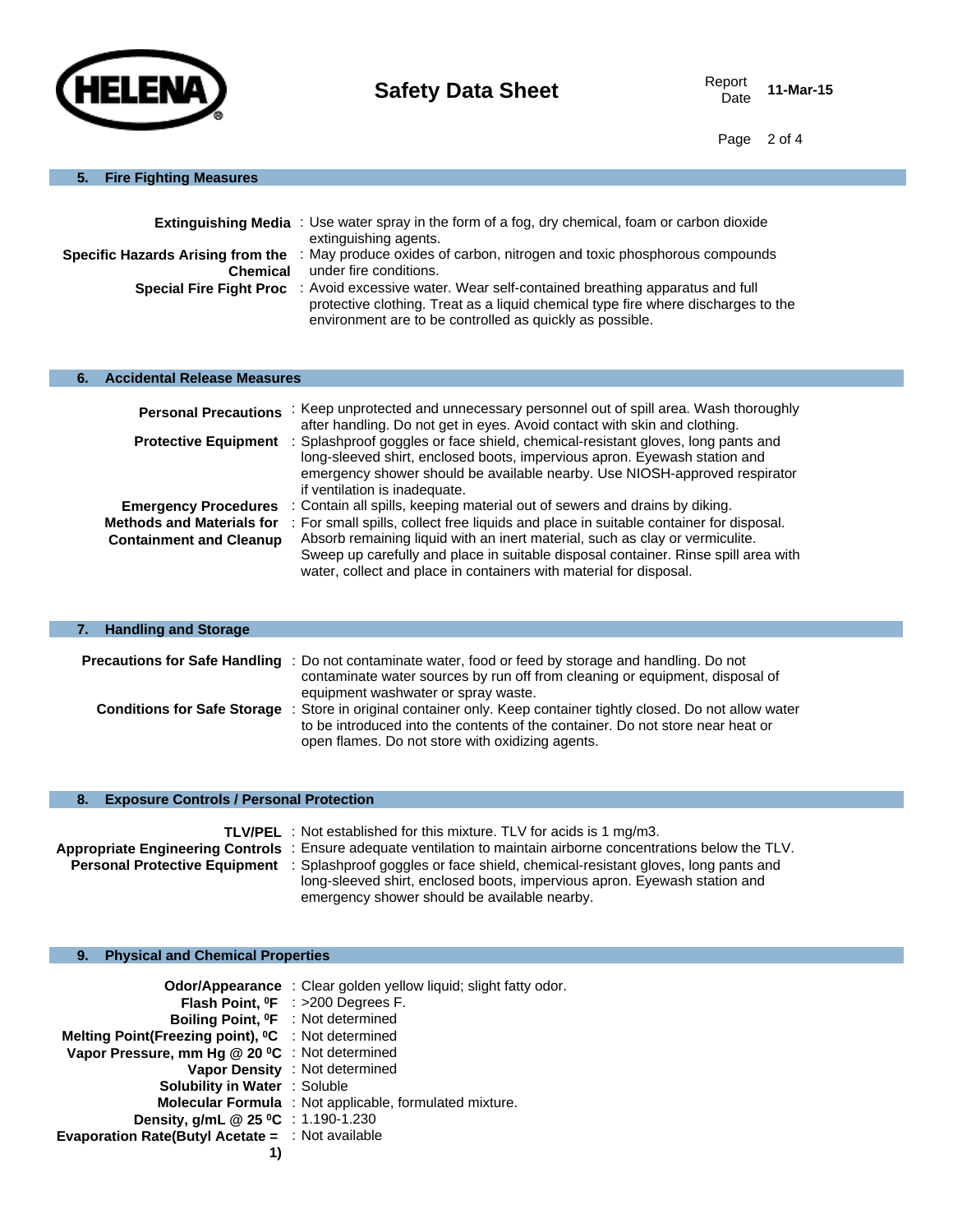

# **Safety Data Sheet** Report Report

11-Mar-15

Page 3 of 4

| <b>Octanol/Water Partition : No information found</b> |
|-------------------------------------------------------|
|                                                       |
| $pH$ : 1.8-2.3 (0.25%); 2.5-3.5 (0.5%)                |
| Flammable Limits (approximate : Not determined        |
|                                                       |
| <b>Auto-ignition Temperature</b> : Not applicable     |
| Decomposition temperature : No information found      |
|                                                       |

### **10. Stability and Reactivity**

| <b>Chemical Stability : Stable</b>       | Reactivity: Hydrogen gas released in reaction with metals.                                                                            |
|------------------------------------------|---------------------------------------------------------------------------------------------------------------------------------------|
|                                          | <b>Hazardous Decomposition</b> : Thermal decomposition in the presence of air produces products including                             |
|                                          | Products carbon dioxide, carbon monoxide, oxides of nitrogen, phosphorus and sulfur.                                                  |
| Hazardous Polymerization: Will not occur |                                                                                                                                       |
|                                          | <b>Conditions to Avoid</b> : Avoid bases, strong oxidizing and reducing agents. Avoid contact with many<br>metals including aluminum. |
|                                          | Incompatible Materials : Avoid bases, strong oxidizing and reducing agents. Avoid contact with many<br>metals, including aluminum.    |

### **11. Toxicological Information**

| <b>Acute Toxicity (Oral LD50)</b> : Not determined |                                                                                                                                                                                                                          |
|----------------------------------------------------|--------------------------------------------------------------------------------------------------------------------------------------------------------------------------------------------------------------------------|
| Acute Toxicity (Dermal LD50) : Not determined      |                                                                                                                                                                                                                          |
| Acute Toxicity Inhalation LC50 : Not determined    |                                                                                                                                                                                                                          |
| Likely Routes of Exposure : Skin, eyes, inhalation |                                                                                                                                                                                                                          |
|                                                    | <b>Skin Irritation</b> : Severe irritation; will cause irritation and burns to skin.                                                                                                                                     |
|                                                    | <b>Eye Irritation</b> : Strong irritation; will cause burning to eyes.                                                                                                                                                   |
|                                                    | <b>Skin Sensitization</b> : May aggravate existing skin disease.                                                                                                                                                         |
|                                                    | <b>Carcinogenic</b> : None currently known.                                                                                                                                                                              |
|                                                    | <b>Chronic Effects</b> : Chronic effects due to severe burning/irritation to skin and eyes.                                                                                                                              |
|                                                    | Other Hazards : CA PROP 65: This product contains the following chemicals known to the state<br>of CA to cause cancer, birth defects and reproductive harm - Dioxane (trace<br>amounts); Ethylene Oxide (trace amounts). |

#### **12. Ecological Information**

|                                                         | <b>Ecotoxicity</b> : No information found      |
|---------------------------------------------------------|------------------------------------------------|
| Persistence and Degradability : No information found    |                                                |
| <b>Bioaccumulative Potential</b> : No information found |                                                |
|                                                         | <b>Mobility in Soil</b> : No information found |
| <b>Other Adverse Effects</b> : No information found     |                                                |

### **13. Disposal Considerations**

**Waste Disposal Method** : This material must be disposed of according to Federal, State or Local procedures under the Resource Conservation and Recovery Act.